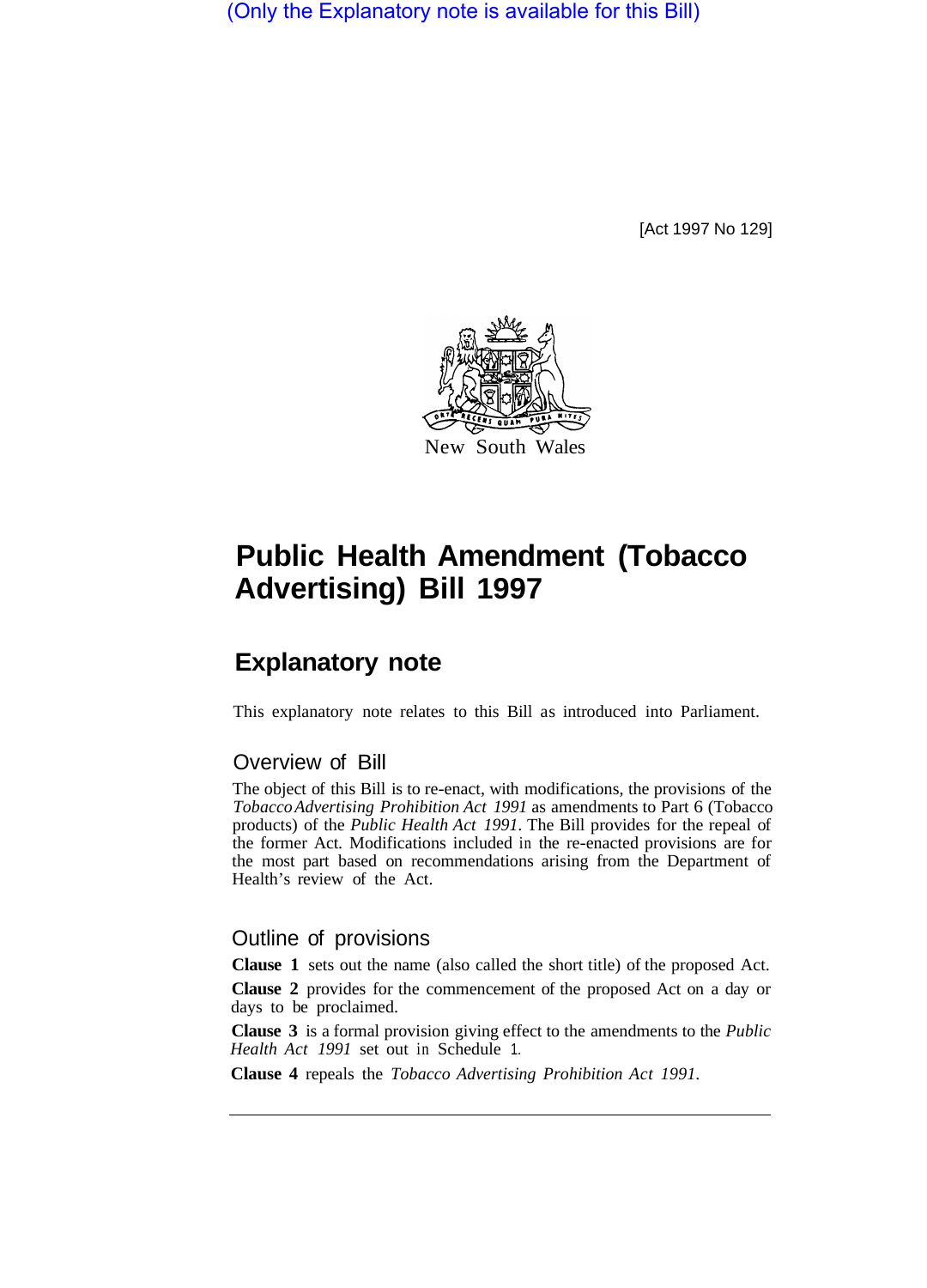Explanatory note

#### **Schedule 1 Amendments**

#### **Prohibition of certain sales**

**Schedule 1 [4]** repeals section 54 of the Act and replaces it with a new section that re-enacts the existing provision prohibiting sales of unpackaged tobacco products together with the prohibition, now contained in section 10 of the *Tobacco Advertising Prohibition Act 1991* (the *repealed Act*), of the sale of cigarettes in packets containing fewer than 20.

#### **Advertising of tobacco products**

**Schedule l [10]** inserts a new Division 4 into Part 6 of the Act (sections 61A–61P) to deal with advertising of tobacco products. The effect of the proposed new sections is as follows:

**Proposed section 61A** (Objects of this Division)—states the public health objects of the proposed Division.

**Proposed section 61B** (Certain advertising prohibited)—re-enacts the substance of section 5 of the repealed Act (the principal section imposing a prohibition on advertising of tobacco products) with five modifications, namely:

- $(1)$ the advertising prohibition does not apply to books or other printed material printed or published before the commencement of the repealed Act (see proposed section 61B (3) (b) (ii)), and
- $(2)$ the provisions of section  $5(4)(c)$  of the repealed Act, which allow an advertisement to be displayed on the package that contains a tobacco product, are now restricted so as to allow such advertisements as meet certain requirements prescribed by regulation (see proposed section 61B (3) (c) and (4)), and
- $(3)$ the provisions of section 5 (4) (d) of the repealed Act have been revised for consistency with paragraph (b) of the same subsection and extend to live stage performances the current exemption relating to advertisements appearing incidentally in film and videotape productions, and
- the provisions of section 5 (4) (e) and (5) of the repealed Act, relating  $(4)$ to advertisements displayed inside shops, are omitted, and
- the presumption, currently contained in section 5 (6) of the repealed  $(5)$ Act, that a tobacco advertisement containing certain indications of the identity of the manufacturer or distributor of the product is taken

Explanatory note page 2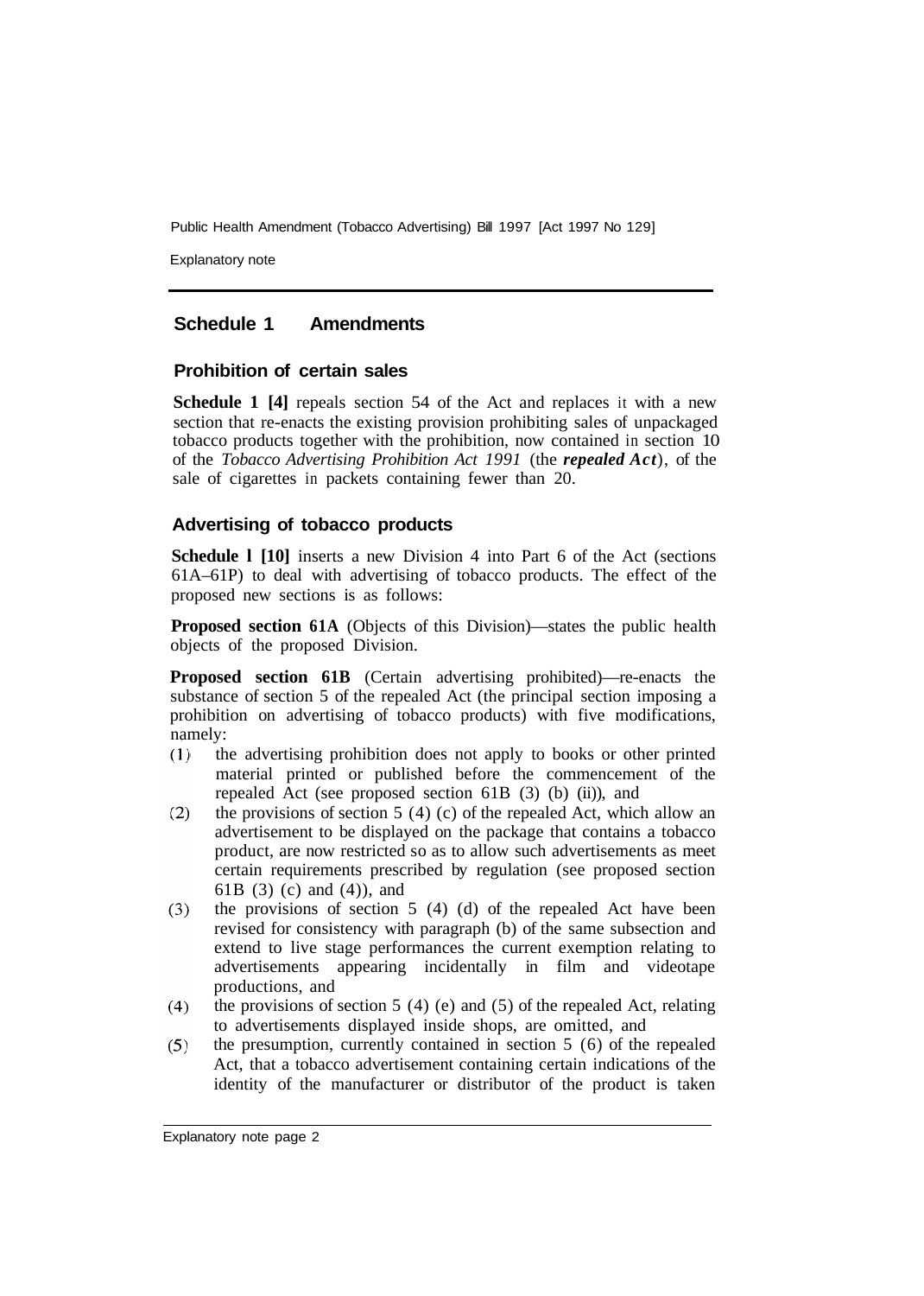Explanatory note

(unless disproved) to be displayed for a direct or indirect benefit is applied to proceedings for offences corresponding to those under section 5 (2) of the repealed Act as well as under section 5 (1) of that Act.

**Proposed section 61C** (Competitions)—re-enacts the substance of section 6 of the repealed Act, which deals with promotional competitions, with two modifications, namely:

- (1) the supply to a tobacco retailer of any benefit or thing for resupply to the consumer is prohibited to the same extent as a benefit or thing supplied directly to the consumer (see proposed section 61C  $(2)$ ), and
- (2) a provision (proposed section 61 C  $(4)$ ) is inserted to the effect that an offence may be committed even when the benefit or thing is of no value or of negligible value only.

**Proposed section 61D** (Free samples)—re-enacts the substance of section 7 of the repealed Act, which prohibits the supply of free samples of tobacco products for promotional purposes, with one modification, namely the omission of the words "sample of" (to make it clear that the quantity supplied is not at issue).

**Proposed section 61E** (Promotion of sponsorships)—re-enacts the substance of section 8 of the repealed Act, which prohibits sponsorships by tobacco companies.

**Proposed section 61F** (Tobacco vending machines)—re-enacts the substance of section 9 of the repealed Act, which regulates the placement of tobacco vending machines. The proposed section in addition allows placement of such machines in registered clubs, but restricts their placement in licensed premises to areas where unaccompanied minors are not allowed. Some minor amendments are also made so as to simplify the definition of *tobacco vending machine*.

**Proposed section 61G** (Smokeless tobacco, confectionery and toys)—re-enacts the substance of section **11** of the repealed Act, which prohibits the manufacture or sale of smokeless tobacco products and of confectionery or food resembling a tobacco product, but extends the prohibition to include the sale of toys, amusements or other products that resemble a tobacco product.

**Proposed section 61H** (Exemptions)—re-enacts the substance of section 12 of the repealed Act, which deals with exemptions from the advertising prohibitions imposed by the repealed Act on grounds of hardship or in order to ensure the holding of significant sporting, racing or cultural events. The provisions are modified by limiting exemptions given for events to events of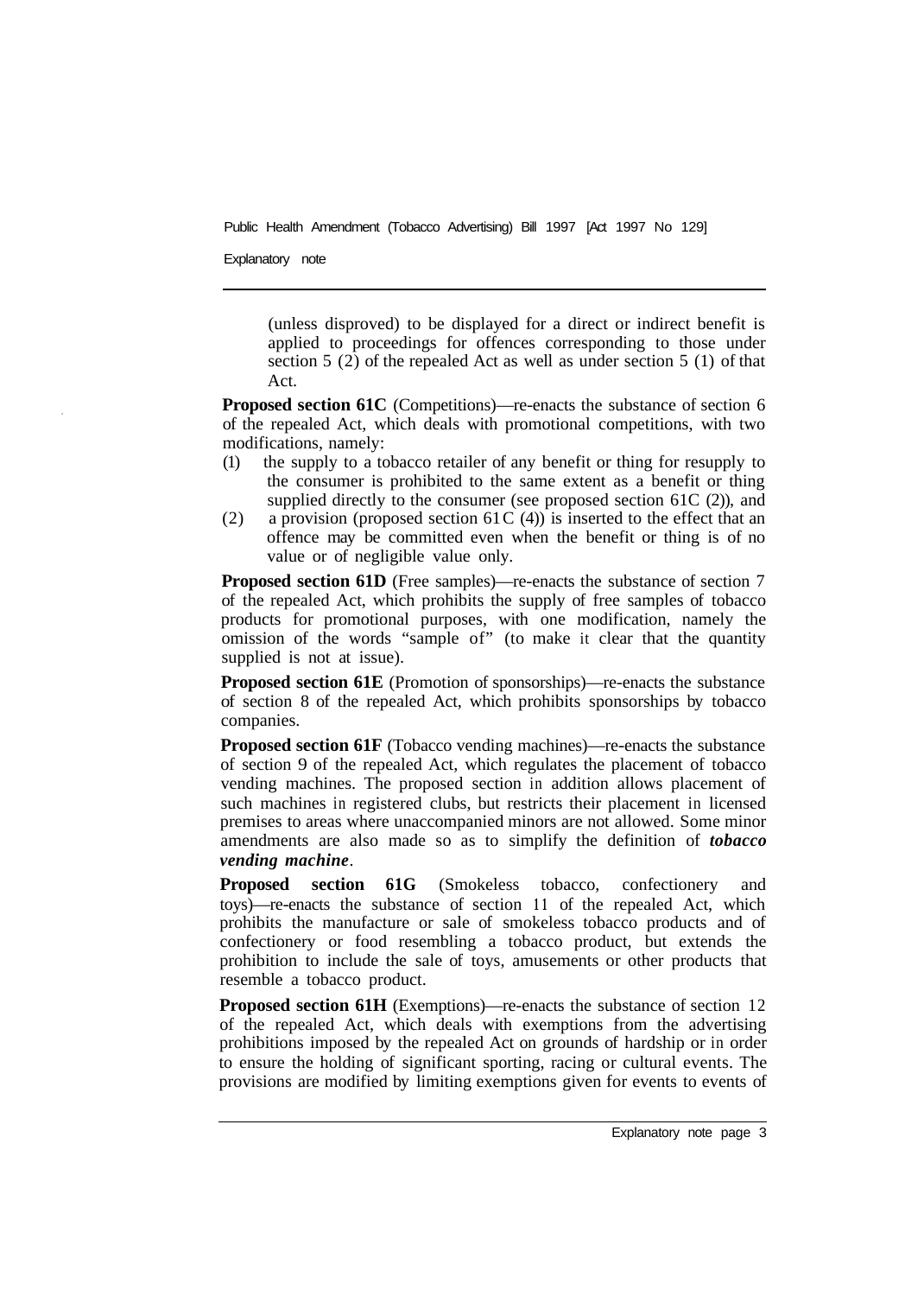Explanatory note

international significance, and by providing that, for the exemption to be granted, the Minister must be satisfied that the event would probably not be held in Australia if the exemption were not granted.

**Proposed section 61I** (Powers of authorised officers)—the provisions of this section are largely new, replacing section 18 of the repealed Act, which conferred on authorised officers a power of entry on to premises by court order for the purpose of removing or obscuring advertisements offensive to the Act. The provisions of the proposed section confer wider powers of entry and inspection for the purpose of detecting any contravention of advertising prohibitions and other provisions of Part 6 of the Act.

**Proposed section 61J** (Authorised officer may require information)–confers power on an authorised officer to require a person by whom a provision of Part 6 of the Act is being or has been contravened, or who is in charge of premises where such a contravention is in evidence, to furnish his or her name and address. The officer may also require production of invoices relating to tobacco products supplied in connection with certain offensive advertising material or promotional objects.

**Proposed section 61K** (Removal of certain advertisements)—re-enacts the substance of sections 17 and 18 of the repealed Act, which deal with removing advertisements displayed in contravention of that Act.

**Proposed section 61L** (Consent required for prosecutions)—re-enacts the substance of section 20 of the repealed Act, which requires prosecutions for offences to be authorised by the Director-General of the Department of Health or another authorised person.

**Proposed section 61M** (Proceedings for offences)—provides for summary proceedings for offences before a Local Court or before the Supreme Court in its summary jurisdiction.

**Proposed section 61N** (Penalties)—re-enacts the substance of section 21 of the repealed Act, which provides penalties for offences under that Act.

**Proposed section 610** (Certain civil proceedings barred)—re-enacts the provisions of section 24 of the repealed Act, which preclude the taking of civil action in respect of offences under that Act.

**Proposed section 61P** (Regulations)—re-enacts the regulation-making power contained in section 25 of the repealed Act with minor modifications.